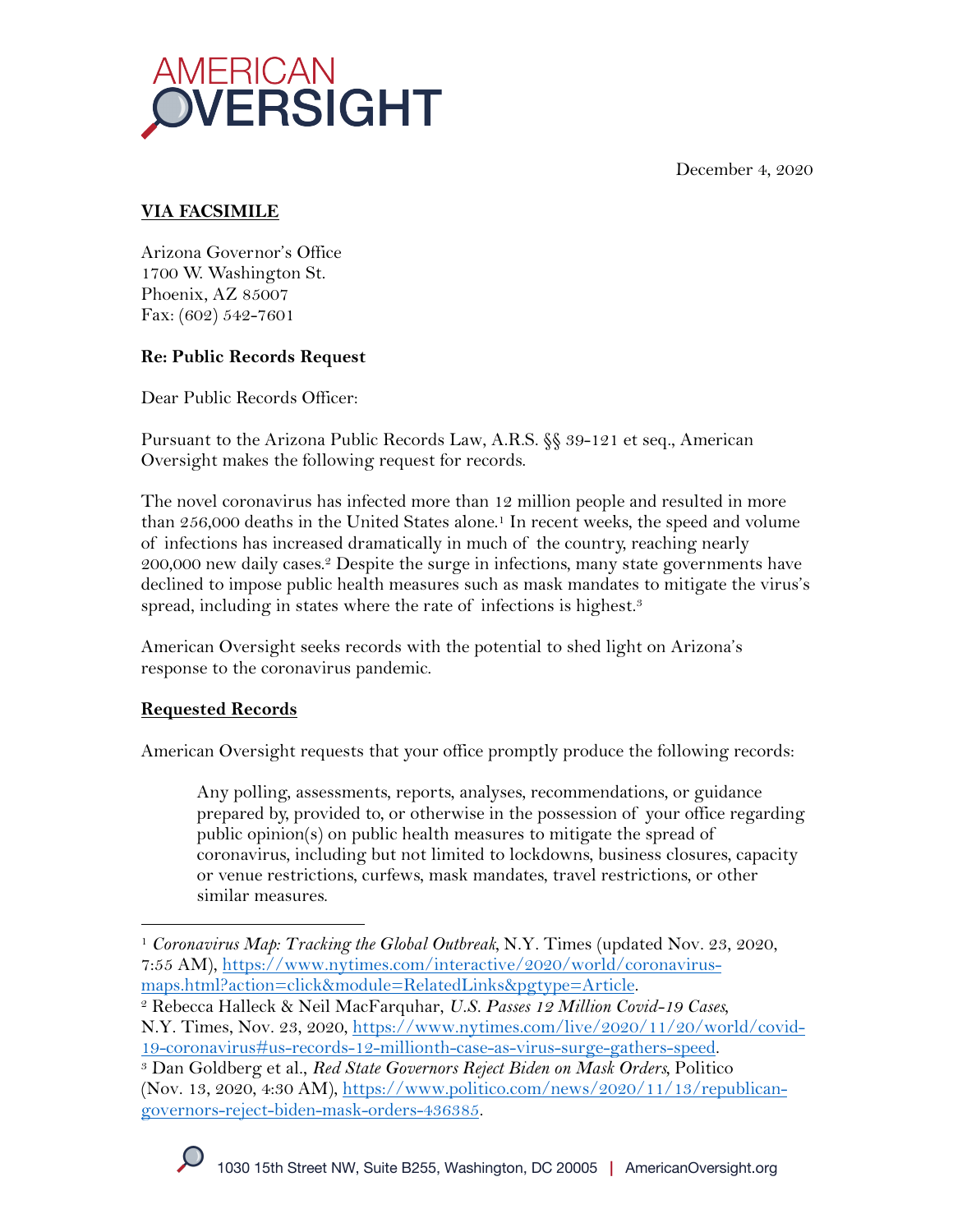Please provide all responsive records from July 1, 2020, through the date the search is conducted.

#### **Statement of Noncommercial Purpose**

This request is made for noncommercial purposes. American Oversight seeks records regarding Arizona public officials' response to the coronavirus pandemic. Records with the potential to shed light on this issue would contribute significantly to public understanding of operations of the government, including whether or to what extent the recent surge in infections has influenced the actions of state officials.<sup>4</sup>

Because American Oversight is a  $501(c)(3)$  nonprofit, this request is not in American Oversight's financial interest and is not made for a commercial purpose. American Oversight's mission is to promote transparency in government, to educate the public about government activities, and to ensure the accountability of government officials. American Oversight uses the information gathered, and its analysis of it, to educate the public through reports, press releases, or other media. American Oversight also makes materials it gathers available on its public website and promotes their availability on social media platforms, such as Facebook and Twitter.<sup>5</sup>

Because this request is made for noncommercial purposes, American Oversight requests that any fees charged in connection with processing this request be limited to copying and postage charges, if applicable.<sup>6</sup> Please notify American Oversight of any anticipated fees or costs in excess of \$100 prior to incurring such costs or fees.

### **Guidance Regarding the Search & Processing of Requested Records**

In connection with its request for records, American Oversight provides the following guidance regarding the scope of the records sought and the search and processing of records:

■ In conducting your search, please understand the terms "record," in its broadest sense, to include any written, typed, recorded, graphic, printed, or audio material of any kind, and search all locations and systems likely to have responsive records, regardless of format, medium, or physical characteristics.

<sup>4</sup> *See supra,* notes 1-3.

<sup>5</sup> American Oversight currently has approximately 15,600 page likes on Facebook and 106,000 followers on Twitter. American Oversight, Facebook,

https://www.facebook.com/weareoversight/ (last visited Nov. 30, 2020); American Oversight (@weareoversight), Twitter, https://twitter.com/weareoversight (last visited Nov. 30, 2020).

<sup>6</sup> A.R.S. § 39-121.01(D)(1); *see also Hanania v. City of Tucson*,128 Ariz. 135, 624 P.2d 332 (Ct. App. 1980). Furthermore, because this request is for noncommercial purposes, additional fees provided for under A.R.S. § 39-121.03(A) are not applicable and should not be assessed.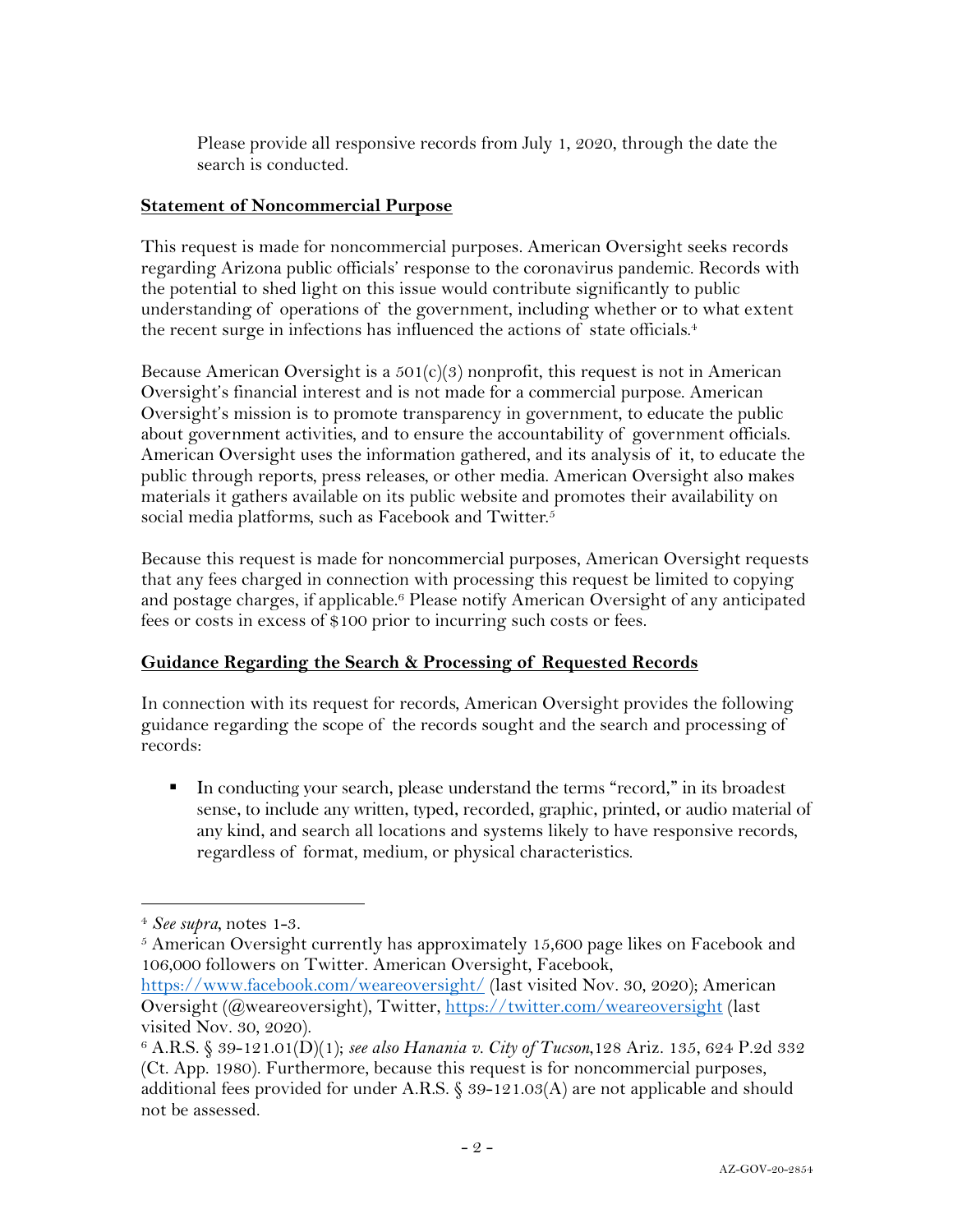- Our request for records includes any attachments to those records or other materials enclosed with those records when they were previously transmitted. To the extent that an email is responsive to our request, our request includes all prior messages sent or received in that email chain, as well as any attachments to the email.
- § Please search all relevant records or systems containing records regarding agency business. Do not exclude records regarding agency business contained in files, email accounts, or devices in the personal custody of your officials, such as personal email accounts or text messages.
- If any records are withheld in full or in part, pursuant to A.R.S. § 39- $121.01(D)(2)$ , please provide an index of records or categories of records that have been withheld and the reasons the records or categories of records have been withheld.
- In the event some portions of the requested records are properly exempt from disclosure, please disclose any reasonably segregable non-exempt portions of the requested records. If a request is denied in whole, please state specifically why it is not reasonable to segregate portions of the record for release.
- Please take appropriate steps to ensure that records responsive to this request are not deleted by the agency before the completion of processing for this request. If records potentially responsive to this request are likely to be located on systems where they are subject to potential deletion, including on a scheduled basis, please take steps to prevent that deletion, including, as appropriate, by instituting a litigation hold on those records.

### **Conclusion**

If you have any questions regarding how to construe this request for records or believe that further discussions regarding search and processing would facilitate a more efficient production of records of interest to American Oversight, please do not hesitate to contact American Oversight to discuss this request. American Oversight welcomes an opportunity to discuss its request with you before you undertake your search or incur search or duplication costs. By working together at the outset, American Oversight and your agency can decrease the likelihood of costly and time-consuming litigation in the future.

Where possible, please provide responsive material in an electronic format by email. Alternatively, please provide responsive material in native format or in PDF format on a USB drive. Please send any responsive material being sent by mail to American Oversight, 1030 15th Street NW, Suite B255, Washington, DC 20005. If it will accelerate release of responsive records to American Oversight, please also provide responsive material on a rolling basis.

We share a common mission to promote transparency in government. American Oversight looks forward to working with your agency on this request. If you do not